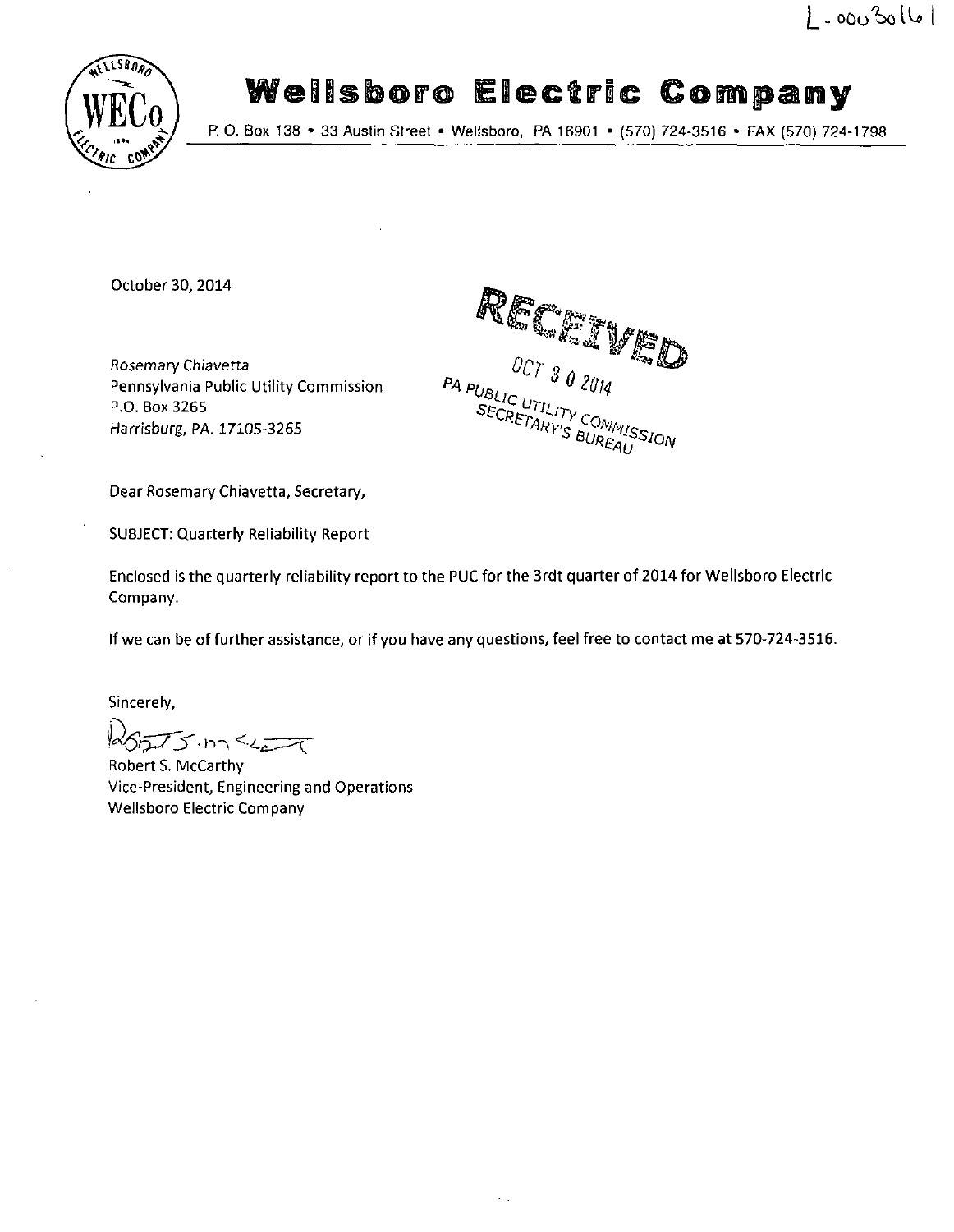$1 - 0003016$ 

## **WELLSBORO ELECTRIC COMPANY**

### QUARTERLY RELIABILITY REPORT 57.195 REPORTING REQUIREMENTS

Third Quarter 2014

July-September 2014

### SUBMITTED BY

ROBERT S. McCARTHY VICE-PRESIDENT, ENGINEERING AND OPERATIONS 570-724-3516

bobbvm@ctenterprises.orq

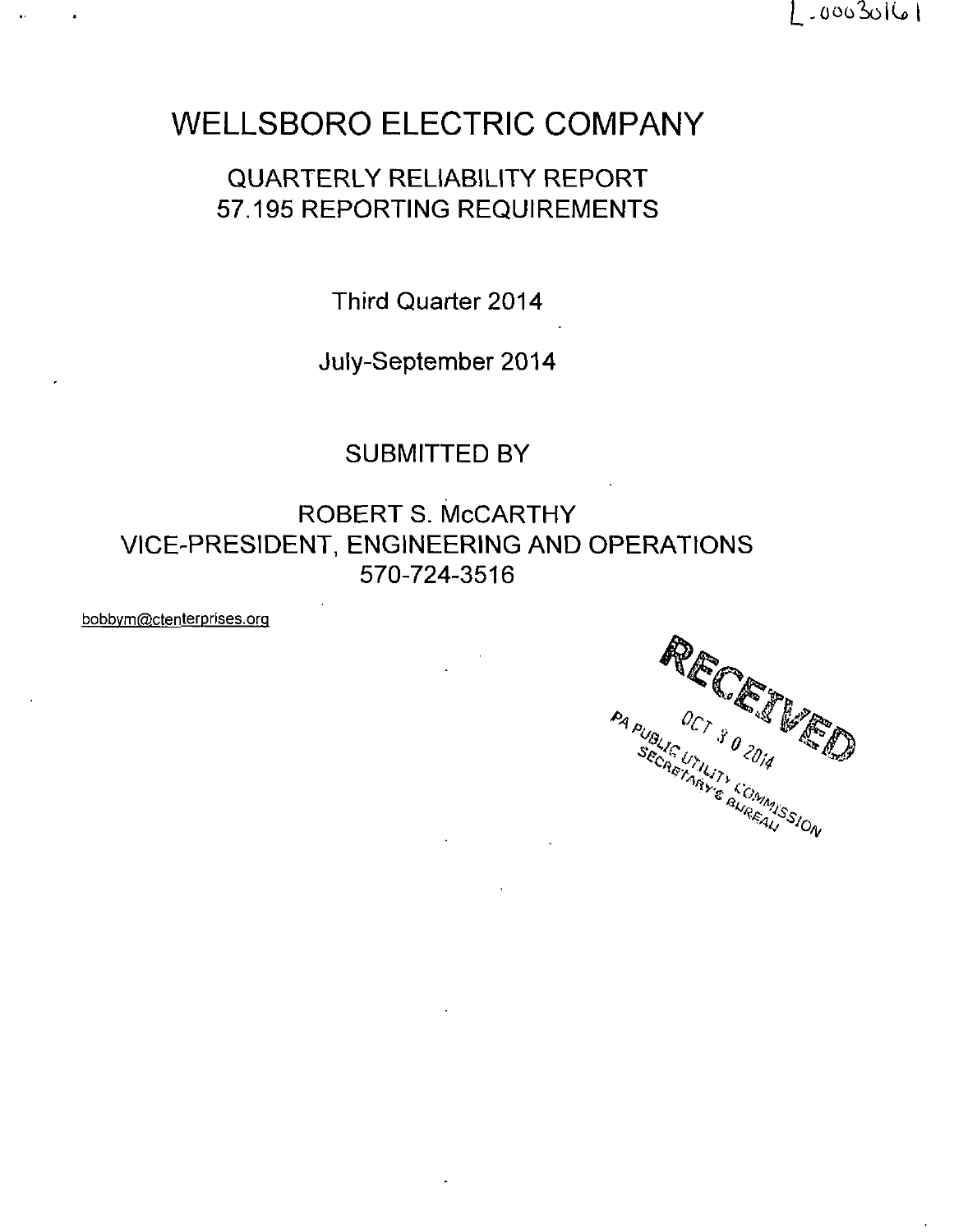57.195 Reporting Requirements Section (e) Item(2)

Rolling 12-Month reliability index values (SAIFI, CAIDI, SAIDI) for the EDC'S service territory for the receding quarter. The report shall include the data used in calculating the indices, namely the average number of customers served, the number of sustained customers interruptions, the number of customers affected, and the customer minutes of interruption.

#### **WELLSBORO ELECTRIC COMPANY**

#### **ROLLING TWELVE MONTH INTERRUPTION INDEXS**

#### **Second Quarter 2014**

| ----<br><b>SAIDI</b>    | . <u>.</u><br>--<br><b>SAIEI</b><br>זורש | CAIDI |
|-------------------------|------------------------------------------|-------|
| 61<br>×.<br><b>UI.I</b> | 0.68                                     | 89.5  |

**ROLLING TWELVE MONTH STANDARD AS ESTABLISHED BY THE PUC** 

| SAIDI | _______<br>$\sim$<br>. .<br>OAIL | <b>CAIDI</b> |
|-------|----------------------------------|--------------|
| 278   | .66<br>-----                     | 167<br>vı    |

#### **ROLLING THREE YEAR AVERAGE INTERRUPTION INDEXS**

| <b>CAIN'</b><br>JAIU!               | <b>CAITI</b><br>,,,, | <b>CAID!</b>  |
|-------------------------------------|----------------------|---------------|
| $\bullet$<br>. .<br>ס.ו<br>o<br>--- | ാറ<br>บ. 89          | u.u<br>------ |

**ROLLING THREE YEAR AVERAGE STANDARD AS ESTABLISHED BY THE PUC** 

| $\overline{\phantom{0}}$<br><b>DAILIL</b> | .<br>. –<br>.<br>-<br>ັ<br>w | ____<br>----<br>$\overline{a}$<br>ישורש |
|-------------------------------------------|------------------------------|-----------------------------------------|
| 185<br>_ _ _                              | .35                          | 136                                     |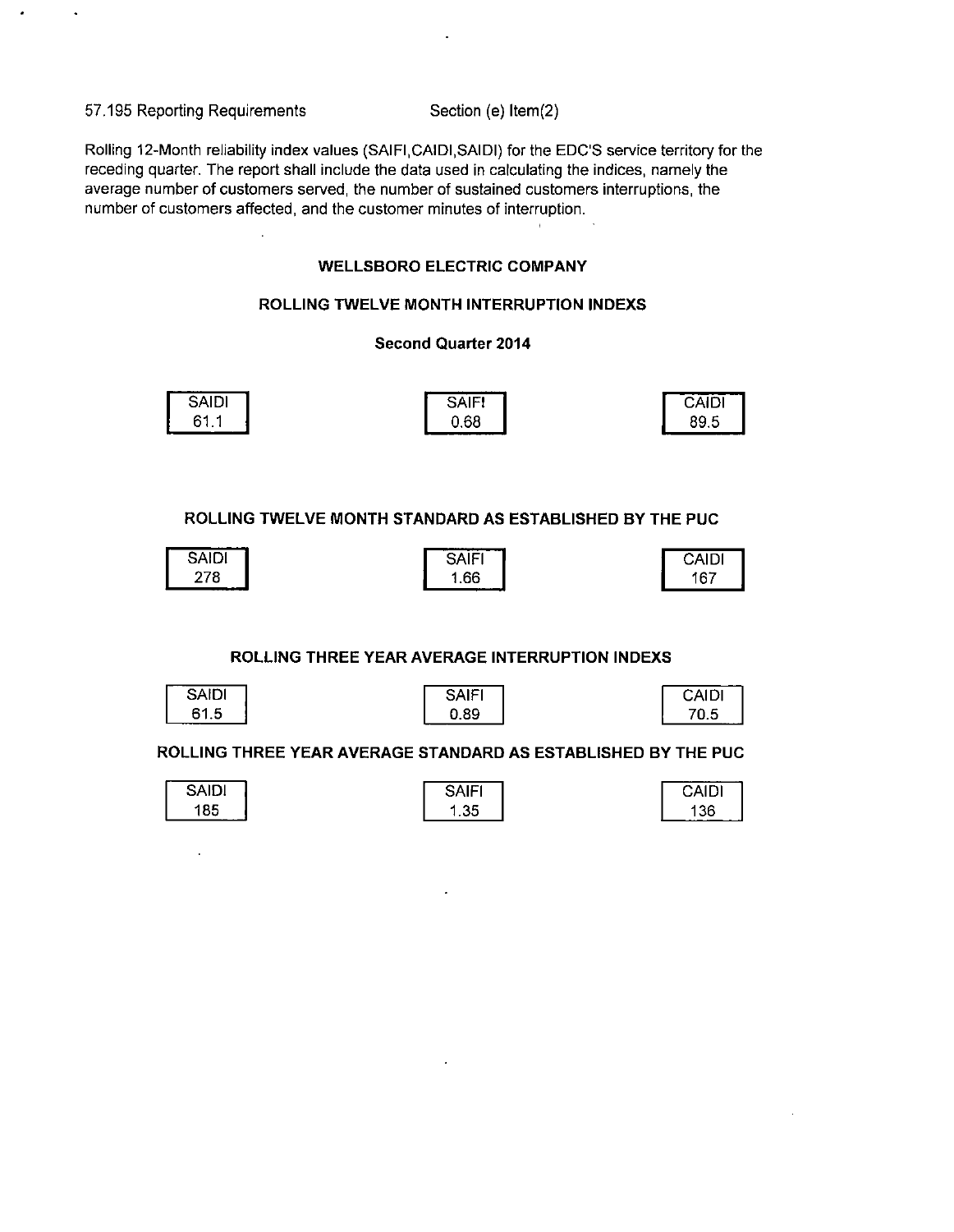| 57.195 Reporting Requirements          |          | Section (e) Item (2)       |              |  |
|----------------------------------------|----------|----------------------------|--------------|--|
| <b>Wellsboro Electric Company</b>      |          | Relaibility Index          | <b>SAIDI</b> |  |
| <b>Total Customer Minutes</b><br>Month |          | # Customers Served         |              |  |
| $Jan-14$                               | 21031    | 6254                       |              |  |
| Feb-14                                 | 1336     | 6249                       |              |  |
| March-14                               | 9715     | 6251                       |              |  |
| April-14                               | 26318    | 6248                       |              |  |
| May-14<br>84858                        |          | 6265                       |              |  |
| June $-14$<br>5417                     |          | 6273                       |              |  |
| July-14                                | 45715    | 6255                       |              |  |
| Aug-14                                 | 42247    | 6269                       |              |  |
| Sept-14                                | 74519    | 6266                       |              |  |
| $Oct - 13$                             | 59159.4  | 6254                       |              |  |
| <b>Nov-13</b>                          | 8108.8   | 6255                       |              |  |
| $Dec-13$                               | 3761.4   | 6252                       |              |  |
|                                        | 382185.6 | 75091                      |              |  |
|                                        |          | Average # Customers Served |              |  |

 $\ddot{\phantom{0}}$ 

 $\mathbb{Z}$ 

 $\ddot{\phantom{a}}$ 

6258

 $\ddot{\phantom{a}}$ 

ROLLING TWELVE MONTH AVERAGE SAIDI INDEX **1998** 

 $\sim 10^{-11}$ 

 $\sim 10$ 

 $\sim$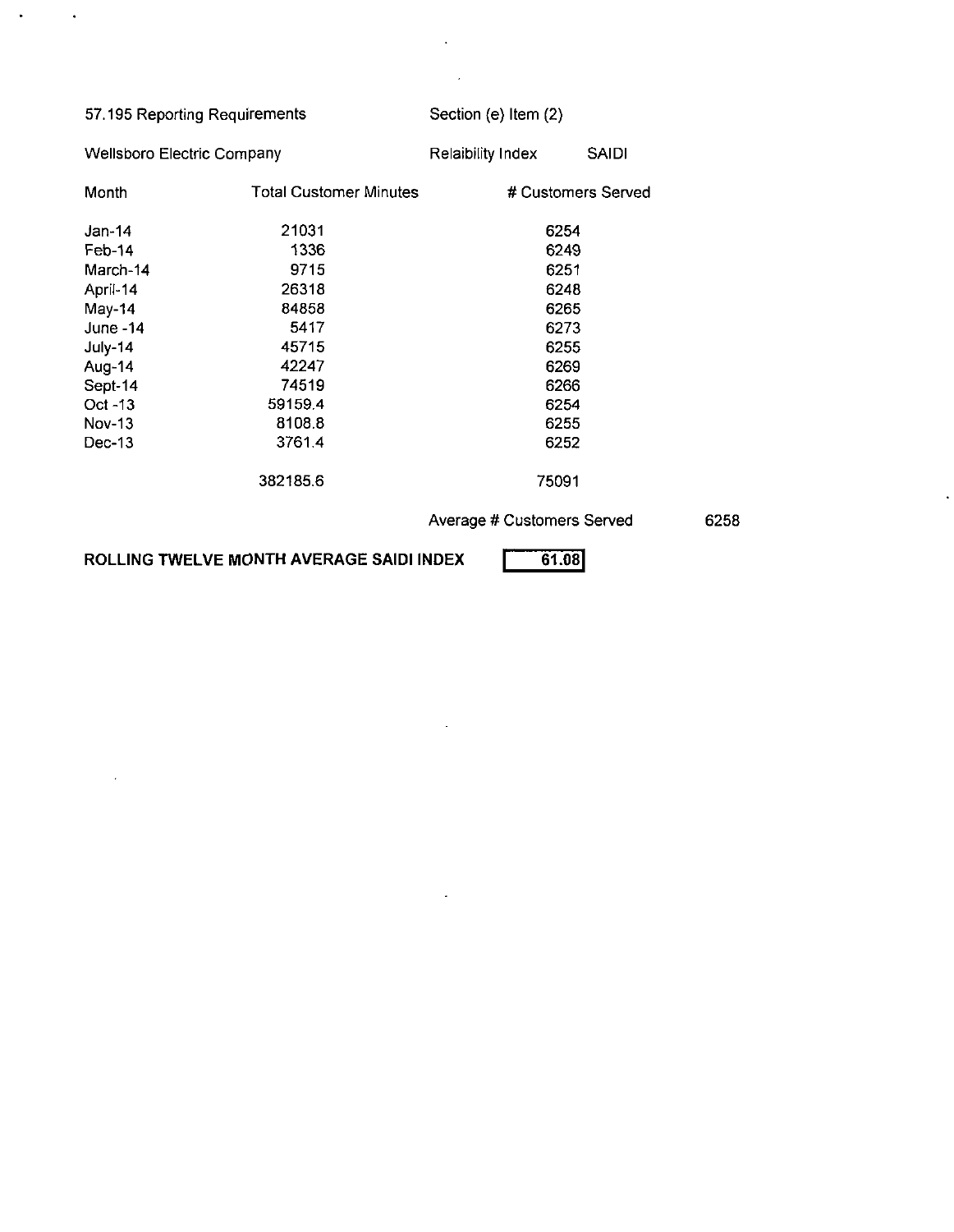| 57.195 Reporting Requirements     |             | Section (e) Item (2)            |              |
|-----------------------------------|-------------|---------------------------------|--------------|
| <b>Wellsboro Electric Company</b> |             | Reliability Index               | <b>SAIFI</b> |
| Month                             | # Customers | # Customers                     |              |
|                                   | Interrupted | Served                          |              |
| Jan-14                            | 251         | 6254                            |              |
| $Feb-14$                          | 26          | 6249                            |              |
| Mar-14<br>144<br>6251             |             |                                 |              |
| April-14<br>247<br>6248           |             |                                 |              |
| May-14<br>791                     |             | 6265                            |              |
| June-14<br>91                     |             | 6273                            |              |
| July-14<br>603<br>6255            |             |                                 |              |
| Aug-14                            | 416         | 6269                            |              |
| Sept-14                           | 998         | 6266                            |              |
| Oct-13                            | 523         | 6254                            |              |
| Nov-13                            | 135         | 6255                            |              |
| Dec-13                            | 46          | 6252                            |              |
|                                   | 4271        | 75091                           |              |
|                                   |             | <b>Average Customers Served</b> | 6258         |

 $\mathbb{Z}$ 

 $\bar{\beta}$ 

 $\sim$   $\sim$ 

 $\mathcal{A}^{\mathcal{A}}$ 

**Rolling Twelve Month Average SAIFI Index 0.68** 

 $\sim 10^{-11}$ 

 $\mathbf{A}^{(1)}$ 

 $\sim$   $\sim$ 

 $\sim$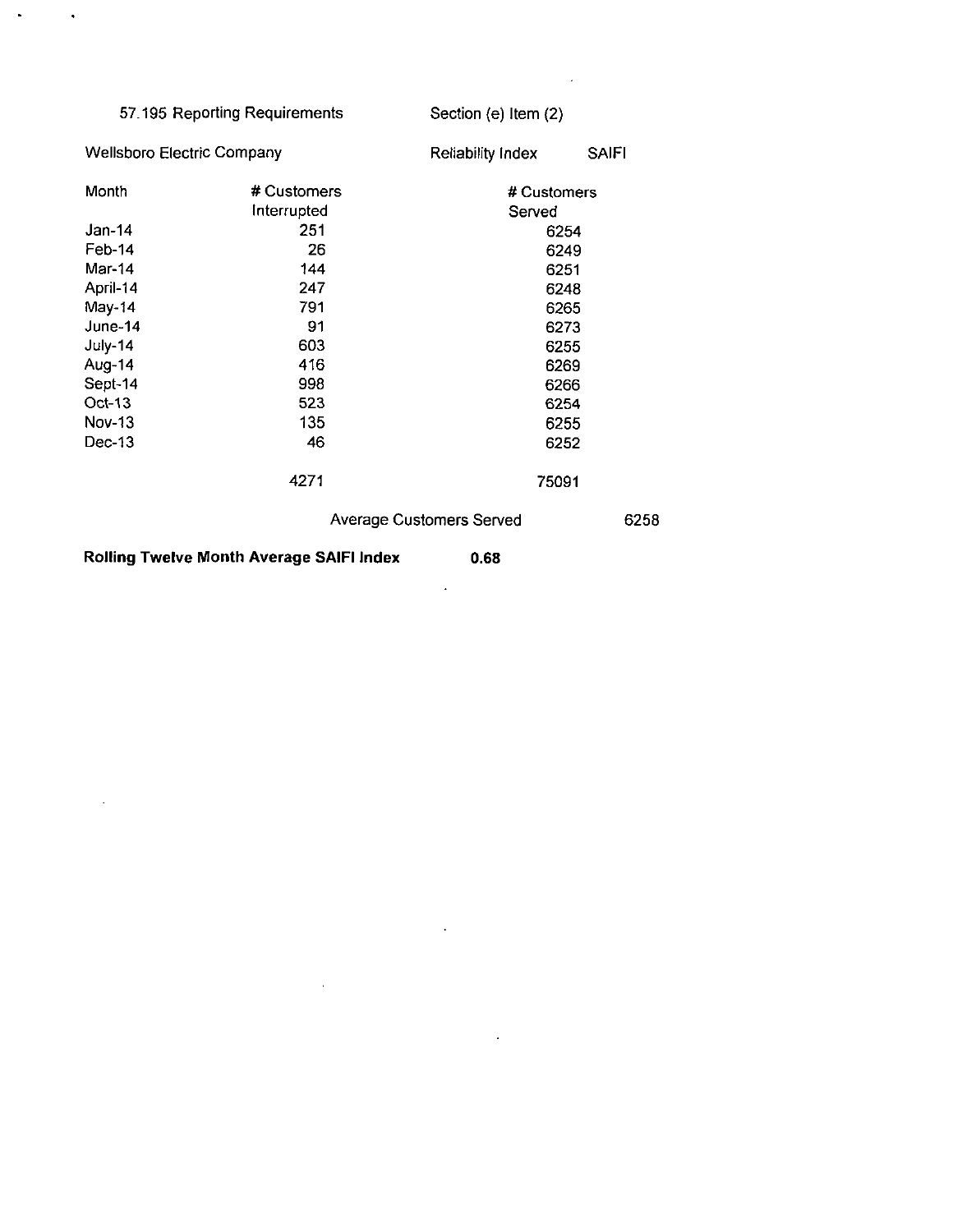### 57.195 Reporting Requirements Section(e) Item (2)

 $\mathbf{v}$ 

 $\ddot{\phantom{1}}$ 

 $\hat{\mathcal{A}}$ 

 $\Delta$ 

 $\bar{\mathcal{A}}$ 

 $\overline{a}$ 

| <b>Wellsboro Electric Company</b>        | <b>Relaibility Index</b>                | <b>CAIDI</b>               |
|------------------------------------------|-----------------------------------------|----------------------------|
| Month                                    | <b>Total Customer</b><br><b>Minutes</b> | # Customers<br>Interrupted |
| Jan-14                                   | 21031                                   | 251                        |
| Feb-14                                   | 1336                                    | 26                         |
| $Mar-14$                                 | 9715                                    | 144                        |
| April-14                                 | 26318                                   | 247                        |
| May-14                                   | 84858                                   | 791                        |
| June-14                                  | 5417                                    | 91                         |
| July-14                                  | 45715                                   | 603                        |
| Aug-14                                   | 42247                                   | 416                        |
| Sept-14                                  | 74519                                   | 998                        |
| Oct-13                                   | 59159.4                                 | 523                        |
| <b>Nov-13</b>                            | 8101.8                                  | 135                        |
| Dec-13                                   | 3761.4                                  | 46                         |
|                                          | 382178.6                                | 4271                       |
| Rolling Twelve Month Average CAIDI Index | 89.48                                   |                            |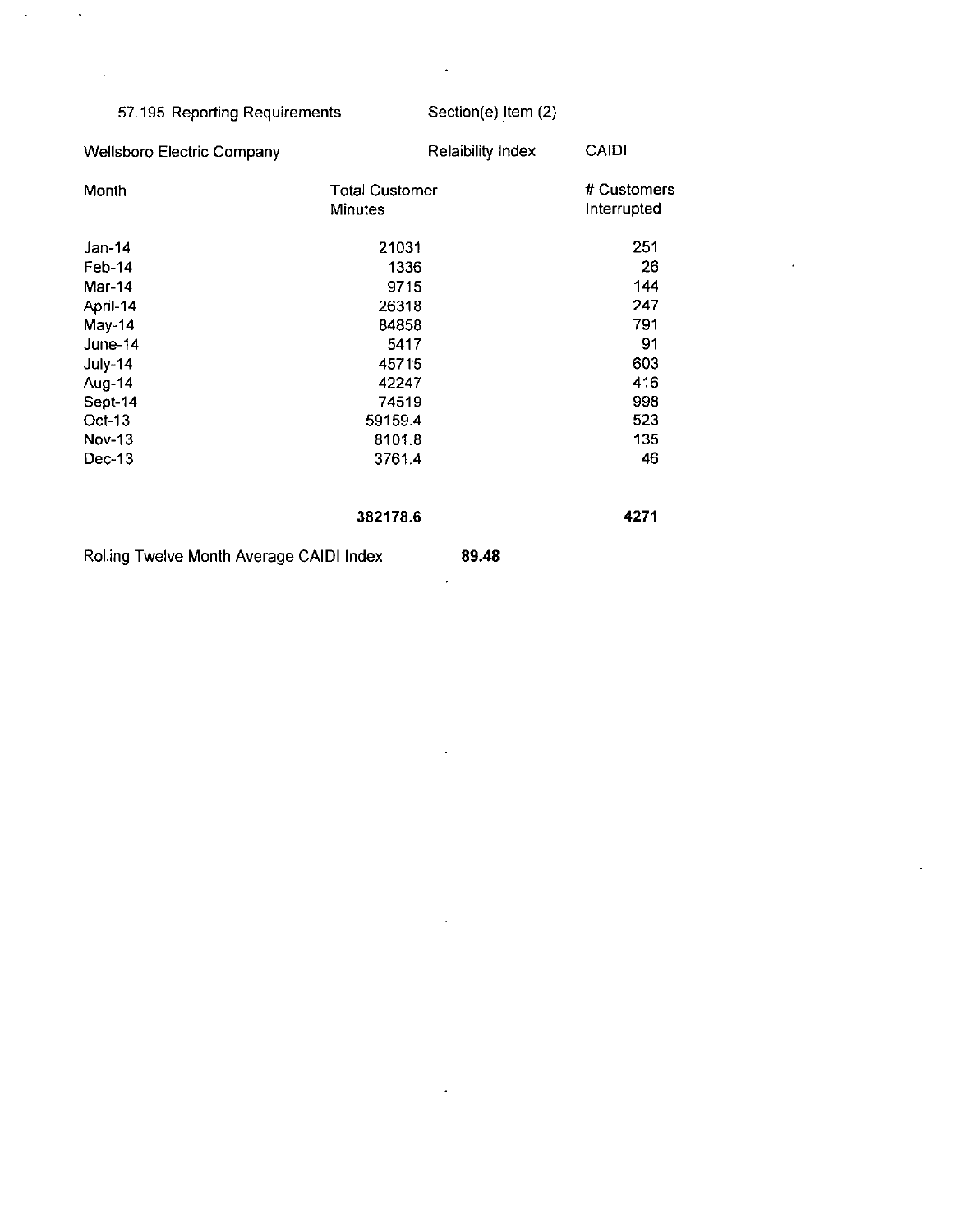57.195 Reporting Requirements Section (e) item (1)

 $\ddot{\phantom{a}}$ 

 $\ddot{\phantom{a}}$ 

A description of each major event that occurred during the preceding quarter including the time and duration of the event, the number of customers affected, the cause of the event and any modified procedures adopted in order to avoid or minimize the impact of similar events in the future.

| <b>Date</b> | Time of<br>Event                     | Time<br>Restored | # Cust<br><b>Affected</b> | <b>Cause</b> |
|-------------|--------------------------------------|------------------|---------------------------|--------------|
| 7/23/2014   | 16.16                                | 18.18            | 5986                      | Thunderstorm |
|             | Lightning struck 34.5 kv Static wire |                  |                           |              |

 $\ddot{\phantom{a}}$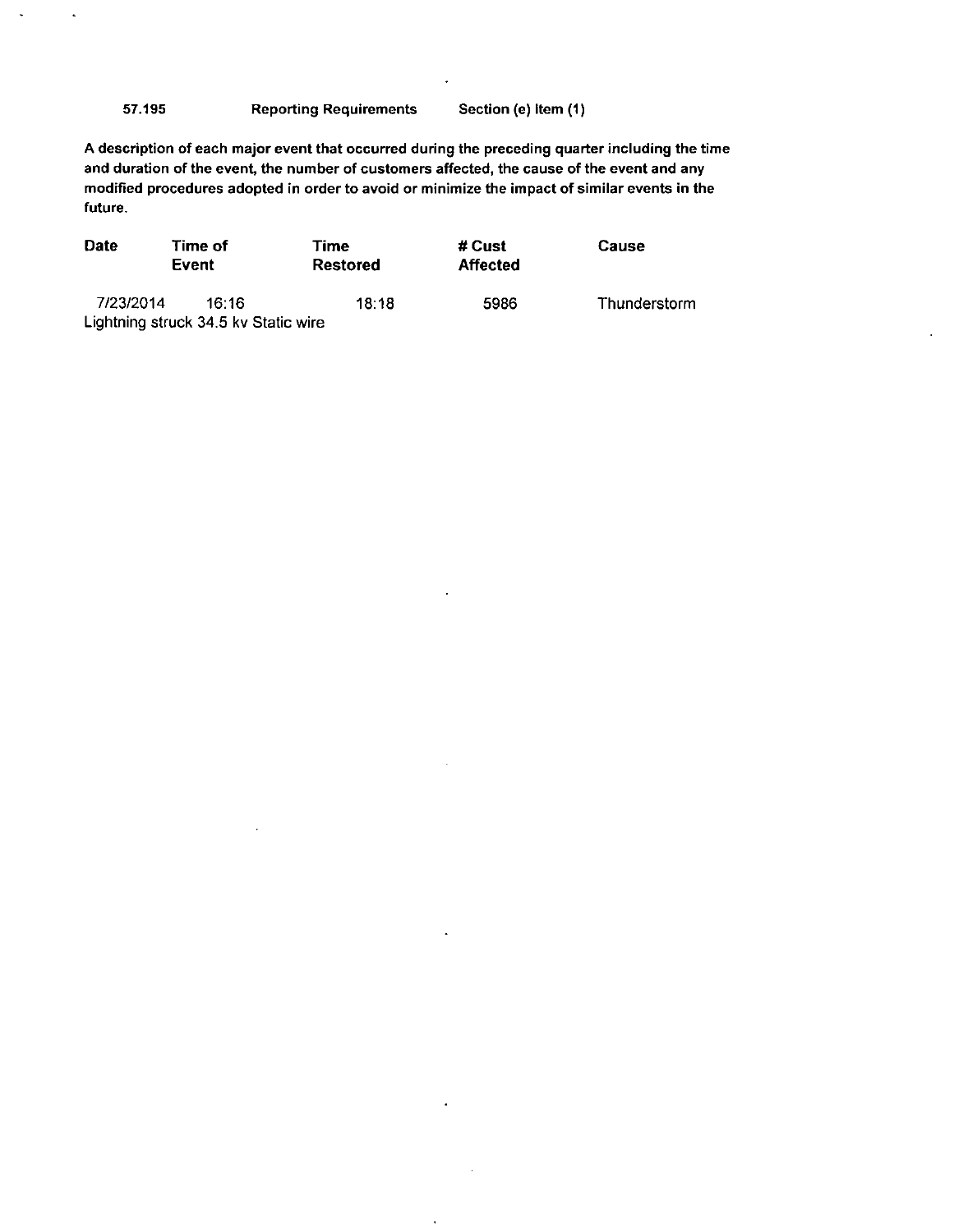The following programs and procedures are in place at Wellsboro Electric in an attempt to control outages, Animal related outages accounted for 17.9% of the total for this reporting period, Wellsboro has had a animal cover-up program in place for the last several years, our policy is to install an insulated animal guard on each pole mount distribution transformer that is installed, we review outage data in an attempt to find customers or a particular area that is experiencing multiple outages from animal contacts and placing animal guards at these location, also at the time we install animal guards, we also install an insulated lead wire from the transformer to the cutout and or line. All new transformers on our 12 kV system is an internally fused transformer thus preventing the need to install a fused cutout and one less piece of equipment to cover up and maintain, Equipment failures accounted for 28.9% of our outages for this period, due mainly to the failure of porcelian cutouts, Wellsboro no longer uses this style of cutout. All new cutouts are the polymer type, it is our policy to change any porcelain cutout that is on any pole that the crews work on.

Outage data is reviewed and areas that have had multiple outages from failed cutouts will either be inspected more frequently or may have a cutout replacement program issued for the area. Tree contact accounted for 19.1% of the outages, broken down by the following, On ROW 5.8% Off ROW 13.3%, Wellsboro has a long term contract with Asplundh Tree Experts that expires in 2015, Unknown outages accounted for 20.8% of the outages for this period.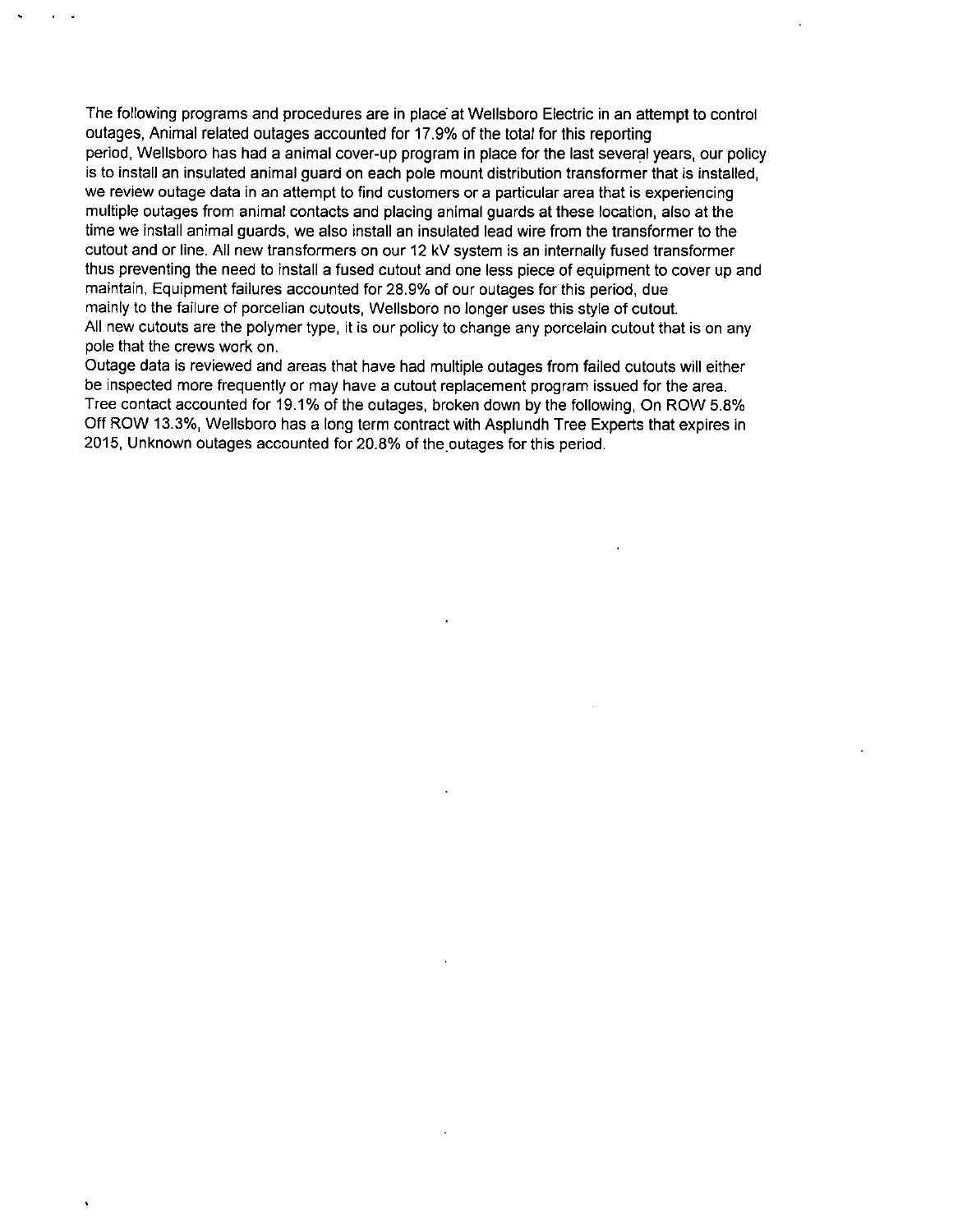#### 57.195 Reporting Requirements Section (e) Item (5)

 $\alpha$  ,  $\beta$ 

 $\sim$ 

A rolling 12-month breakdown and analysis of outage causes during the receding quarter including the number and percentage of service outages, the number of customers interrupted, and customer interruption minutes catergorized by outage cause such as equipment failure, animal contact, tree related, and so forth. Proposed solutions to indentified service problems shall be reported.

| Outage                     |                |                |          |            |
|----------------------------|----------------|----------------|----------|------------|
| Cause                      | # Customers    | # of           | Customer | Percentage |
|                            | Affected       | Outages        | Minutes  | of Outages |
| Animals                    | 765            | 31             | 47293    | 17.9%      |
| Vehicles                   | 264            | 2              | 29648    | 1.2%       |
| Decay                      | 0              | 0              | 0        | $0.0\%$    |
| Dig-in                     | 0              | 0              | 0        | 0.0%       |
| <b>Electrical Overload</b> |                |                | 32       | 0.6%       |
| <b>Equipment Failure</b>   | 1202           | 50             | 129206   | 28.9%      |
| Fire                       | 95             | 3              | 3696     | 1.7%       |
| Ice, Sleet, Frost          | $\overline{2}$ | $\overline{2}$ | 55.2     | 1.2%       |
| Lightning                  | 210            | 5              | 22184    | 2.9%       |
| <b>Public Contact</b>      | 207            | $\overline{2}$ | 13059    | 1.2%       |
| Power Supplier             | 0              | 0              | 0        | 0.0%       |
| Phone/Cable Co             | 20             |                | 1136     | 0.6%       |
| Rain                       | 0              | 0              | 0        | 0.0%       |
| Trees                      | 0              | 0              | 0        | 0.0%       |
| Tree, On R.O.W.            | 178            | 10             | 16827    | 5.8%       |
| Tree, Off R.O.W.           | 704            | 23             | 88924    | 13.3%      |
| <b>Unknown Cause</b>       | 467            | 36             | 17434    | 20.8%      |
| Vandalism                  |                |                |          |            |
| Wind                       | 156            | 7              | 9401     | 4.0%       |
|                            | 4271           | 173            | 378895.2 | 100.00%    |

 $\ddot{\phantom{0}}$